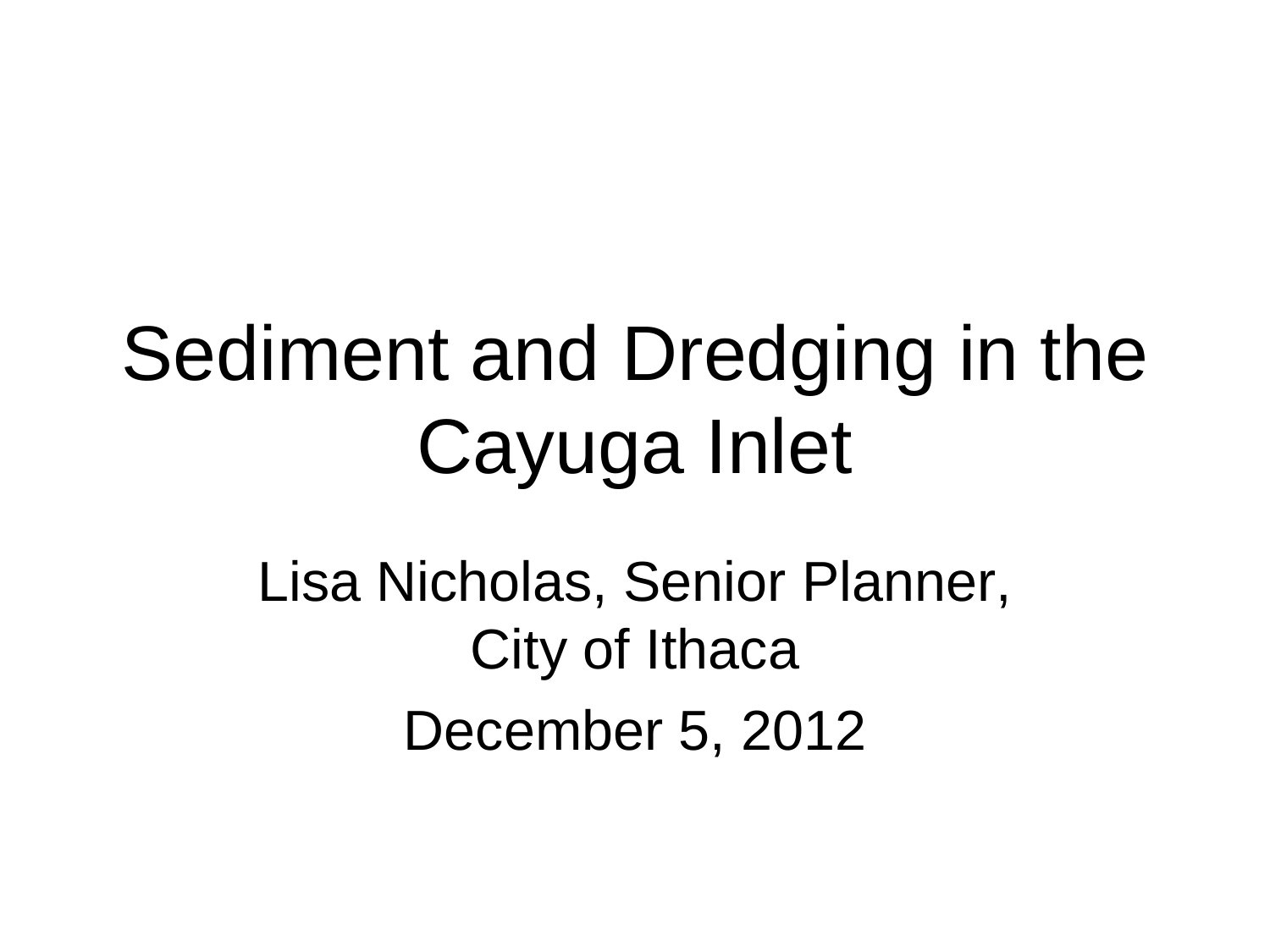

## **Jurisdictional Responsibilities**

#### **US Army Corps of Engineers (ACOE):**

Constructed the Flood Risk Management Project (1970)

Does annual inspections and issues a conditions rating

Repairs damage caused by weather events if project is active.

# **NYS DEC:**

Responsible for maintenance of the flood control portion of the waterway, including needed maintenance dredging.

## **NYS Canal Corporation**

Responsible for maintaining a navigation channel in the section of the inlet that was part of the Erie Canal

#### **City of Ithaca**

Responsible for 'ordinary maintenance which has included mowing, brush removal etc.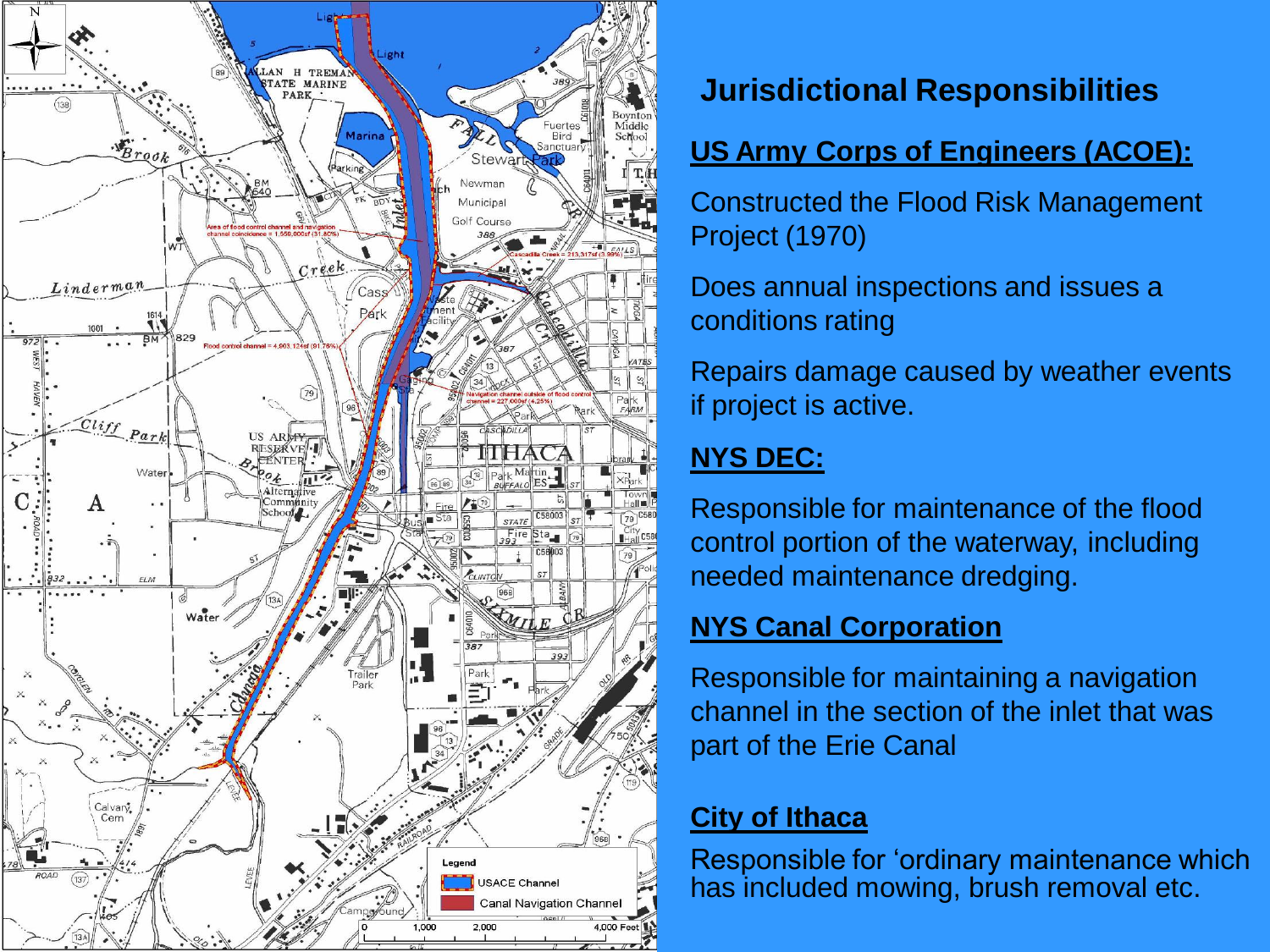## **Army Corps of Engineers Project Diagram**



#### **Past Dredging:**

**1973:** ACOE repaired damage from hurricane Agnes **1982:** Thruway Authority (Canals) dredged for navigation **1997:** ACOE repaired damage from winter of 1996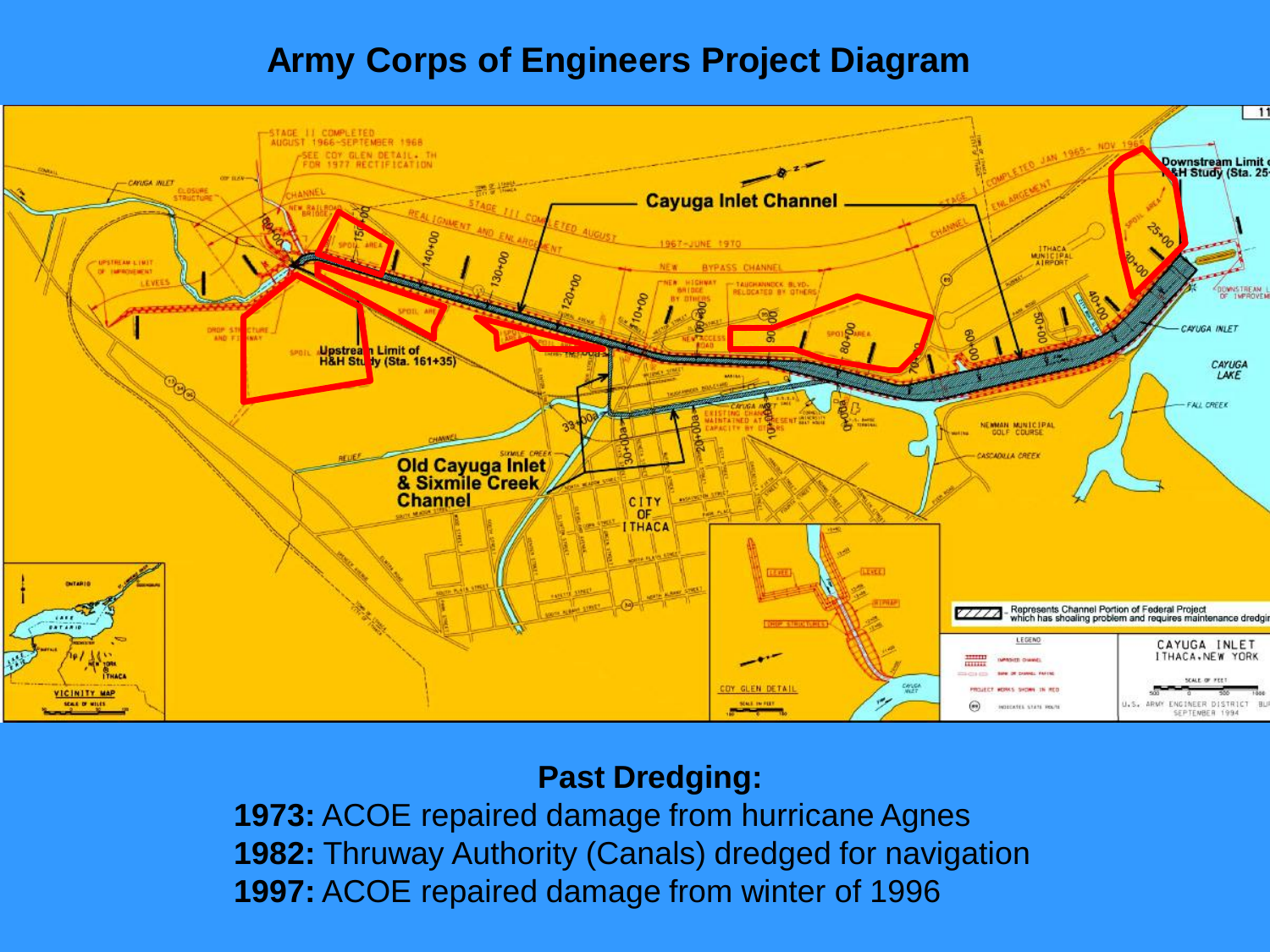

#### **City Project to Site and Construct a Sediment Management Facility**

2007 - 2012

Grant Funded (Environmental Protection Fund)

**Site Constraints:**

**Size** Land Use **Distance Ownership** Regulatory issues

Worked with all Three Agencies & Local Stakeholders

Selected Southwest Parcel

Completed EIS in Early 2012

Received 2 Million Dollar State Allocation for Dredging Project

Currently on Hold Pending State Restoration Project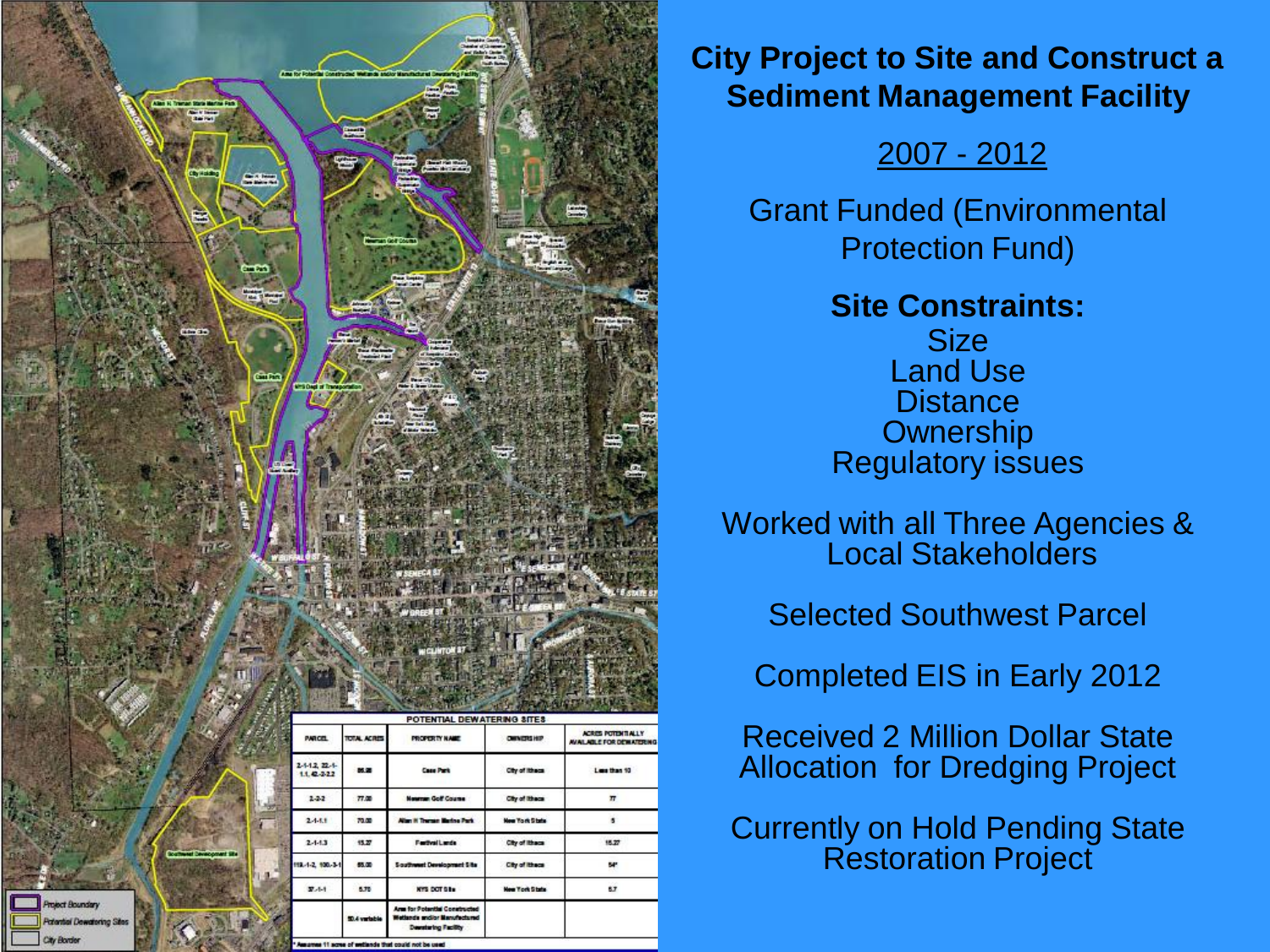# **Why is Dredging Needed?**

**USACOE:** FRMP was designed to contain a 100 year+ storm event. Extensive shoaling has decreased its capacity. The channel should be returned to its original design dimensions. (Inspection, bathymetry, H&H Analysis)

**NYS Canal Corporation:** extensive shoaling has created impediments to recreational boating. (bathymetry, complaints)

**NYS DEC:** Increased risk of flooding due to diminished capacity. Must return the project to 'active' status. (2011 ACOE Periodic Inspection)

**City of Ithaca & Community Members:** Flood protection, recreational boating, the economic, recreational, aesthetic value depends on a fully functioning waterway. (all of the above, plus public complaints, economic evaluation)

#### **Also: Potential Method to Eradicate Hydrilla**

**How much sediment needs to be removed to achieve these goals?**